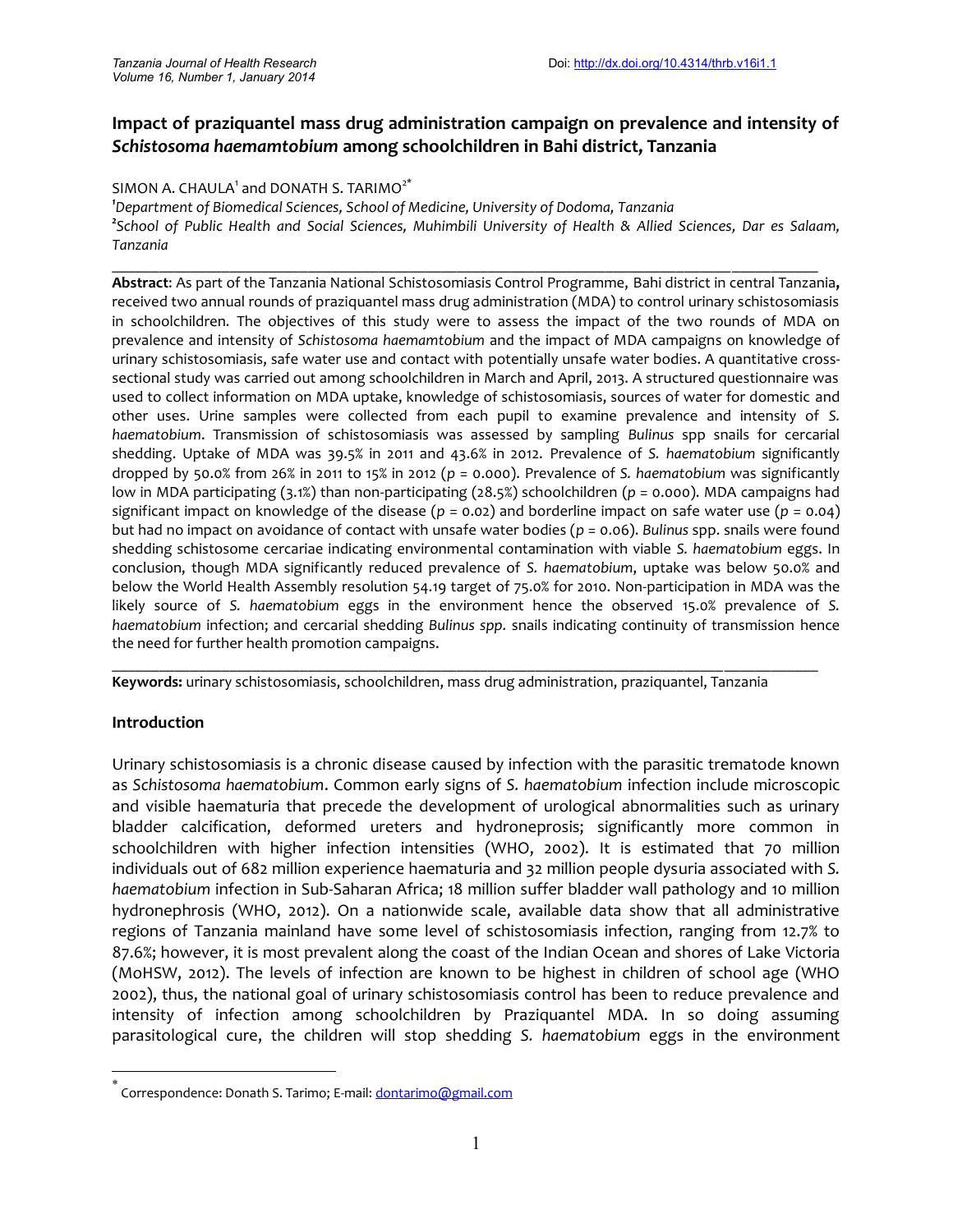(Stoddard *et al*., 2013). This will lead to a reduction in *S. haematobium* eggs contamination of fresh water bodies with *Bulinus* spp. snails' intermediate hosts (SCI/MoHSW, 2010). As treatment does not prevent against subsequent infection, if water contact is continued, re-infection can take place relatively quickly. However, the pathology that the eggs induce is somewhat diminished by a reduction in their production such that future morbidity is averted (Stothard *et al*., 2013). Thus Praziquantel MDA to children of school age must be accompanied with the provision of Information Education Communication (IEC) and Behaviour Change Communication (BCC) towards inducing community participation in the programme, personal hygiene and sanitation, and the reduction of contact with fresh water bodies with cercarial shedding *Bulinus* spp. snails by the provision of safe water supplies.

In Tanzania, school-based Praziquantel MDA campaign was adopted by the MoHSW and launched in July 2005. Phase I MDA implementation was conducted in 2005 (November and December) and 2007 in 11 regions, while Phase II was conducted in 2008 in 6 regions highly endemic for *S. haematobium* (MoHSW, 2012). Communities were selected for MDA on the basis of prevalence of schistosomiasis: in schools with prevalence <10%, PZQ is made available in local health facilities; prevalence 10–50% annual Praziquantel MDA is given to all school age-children and prevalence > 50% annual Praziquantel MDA given to all school age children plus other high-risk groups in the community (WHO, 2002).

The Dodoma region in central Tanzania was involved in the Praziquantel MDA campaigns during Phase II implementation covering six districts, including Bahi district. In the Bahi district, before the MDA campaigns the prevalence of visible blood in urine (indicative of *S. haematobium* infection) among children of school-age was 26.0% equivalent to an average of 30.0% microscopic prevalence of *S. haematobium* infection representing a community category for annual Praziquantel MDA to all school age-children (WHO, 2002; SCI/MoHSW, 2010). Monitoring and evaluation of the performance of MDA campaigns such as coverage and therapeutic impact are important component of the intervention (MoHSW, 2012). Therefore there was a need to assess the proportion of school age children who participated in the MDA campaigns and impact of the two rounds of annual Praziquantel MDA on the prevalence and intensity of *S. haematobium* infection.

Coverage is an important component of monitoring and evaluation as children who did not participate in MDA campaigns are likely to be the source of shedding *S. haematobium* eggs in the environment and contamination of fresh water bodies with *Bulinus* spp. snails' intermediate hosts (SCI/MoHSW, 2010; Stoddard *et al*., 2013). If water contact is continued with these water bodies potentially infested with cercariae shedding *Bulinus spp.* snails, re-infection can take place relatively quickly (Stoddard *et al*., 2013). Thus there was need to assess the extent to which the MDA advocacy campaigns changed community knowledge on urinary schistosomiasis in terms of their roles in transmission, contact with potentially unsafe water sources and therefore re-infection, recognition of morbidity (blood in urine) and their participation in MDA campaigns.

This study assessed coverage and the therapeutic impact of two rounds of Praziquantel MDA on the prevalence and intensity of *S. haematobium* among primary schoolchildren and the impact of MDA advocacy campaigns on knowledge and practices related to *S. haematobium* transmission in Bahi district in central Tanzania.

### **Materials and Methods**

#### *Study area*

A quantitative cross-sectional survey of school children was conducted in Bahi district in central Tanzania from March to April 2013. Bahi is one of the six districts in Dodoma region in which Praziquantel MDA campaigns had been carried out. Bahi district is at latitude: 5° 55' 14" S longitude: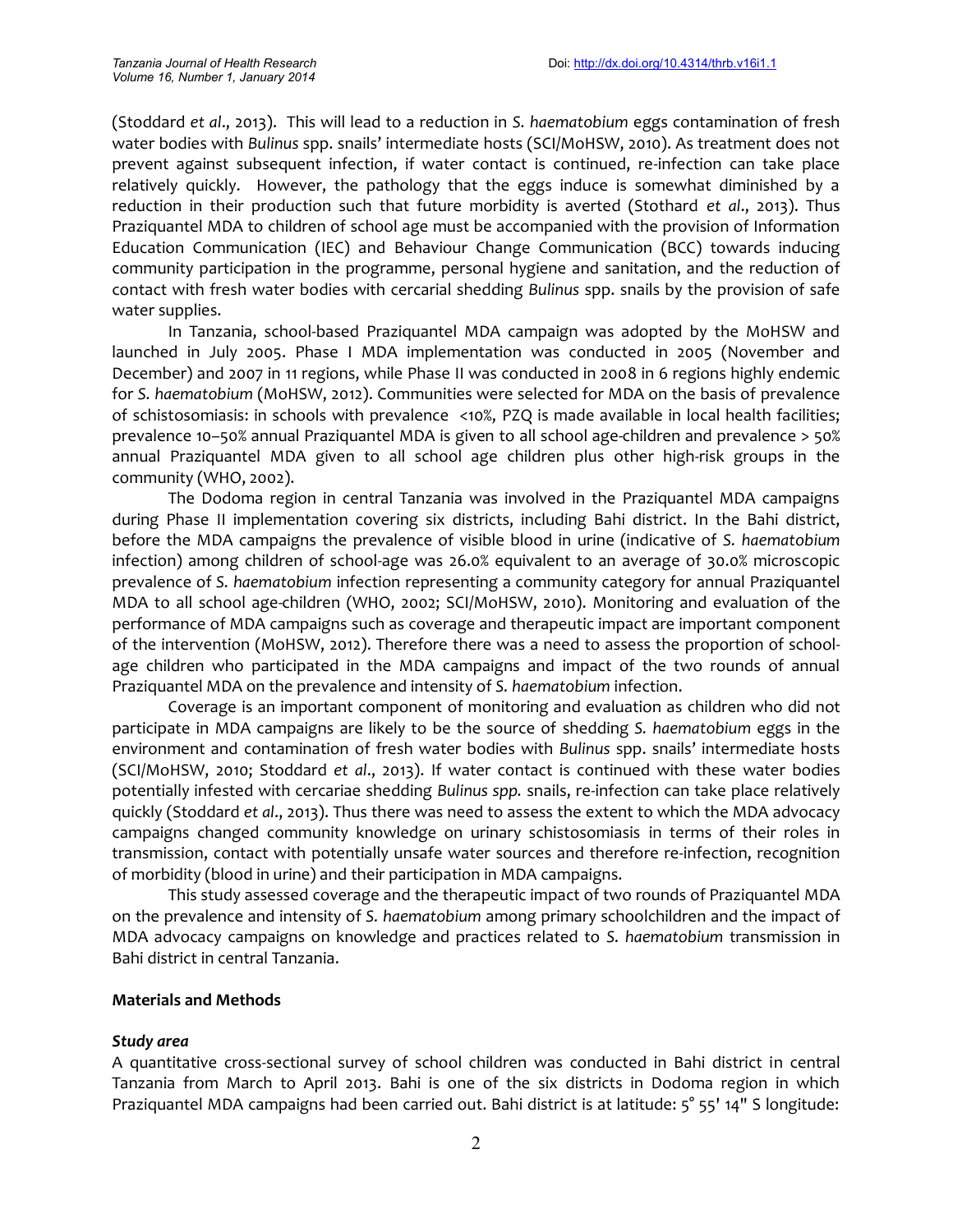$35^{\circ}$  17' 22" E with a population of 221,645 people and total area of 5,498km<sup>2</sup> with several water bodies such as rivers, ponds, marshy swamps and irrigated rice fields. People are at risk of infection with *S. haematobium* due to agricultural, domestic and recreational activities which expose them to water bodies potentially infested with cercariae shedding *Bulinus spp.* snails. Lack of hygiene in urine disposal and play habits make schoolchildren especially at risk to infection. The prevalence of visible blood in urine (indicative of *S. haematobium* infection) among children of school-age was 26.0% before MDA campaigns (SCI/MoHSW, 2010) representing a community category for annual Praziquantel MDA to all school age-children (WHO, 2002)

## *Sample size and sampling procedure*

Primary schoolchildren attending classes during the time of study constituted the study population. The study sample size was derived using the formulae: N =  $(\frac{z}{r})^2 p$  (1- *p*) *f* 

Where,  $N =$  the desired sample size

- z = standard deviation (1.96) which corresponds to 95% confidence interval.
- $p =$  baseline prevalence of schistosomiasis in the study area (26%) = 0.26
- $f =$  design effect factor  $(1.5)$
- $d =$  marginal error  $(5\%) = 0.05$

Thus, N =  $\left(\frac{1.96}{2.05}\right)^2$  × 0.26 (1 – 0.26) × 1.5 = 444; adding 10% for non-responses, drop outs and missing data, the sample size became; (0.1×444) + 444 = 488 schoolchildren.

Bahi district was purposively chosen as one among districts with moderate to high transmission and in which Praziquantel mass drug administration has been conducted (MoHSW, 2012). Multistage random sampling technique was used. At first stage wards were randomly selected, at second stage 5 primary schools (Bahi Misheni, Bahi Sokoni, Bahi Makulu, Nagulo Bahi and Uhelela) were randomly selected and at third stage schoolchildren were randomly selected from class III to VII to get the required sample size. The ages of the children were obtained from the registry at the first year of enrolment; and extrapolated to the year at the current class.

### *Data collection*

A questionnaire interview was carried out with school children to assess participation in MDA advocacy campaigns and uptake of Praziquantel MDA in 2011 and 2012 rounds. Knowledge on the disease was assessed by interviewing the children on the modes of transmission (contact with unsafe water sources potentially infested with cercariae), symptoms of the disease (blood in urine, painful urination and suprapubic pain), availability of treatment (can be treated by modern medicine) and control measures (avoid urination in water sources, avoid contact with unsafe water sources, use of safe source of water for domestic use from taps and wells, participation in MDA advocacy campaigns). Water contacts were assessed by interviewing the children on the reasons for coming into contact with a water source and the sources of water for domestic use and other activities.

Urine samples were collected from each pupil to determine the prevalence and intensity of *S. haematobium* infection. The children were asked to submit terminal stream urine in 50 ml screw top clean dry plastic containers. The specimens were transferred to University of Dodoma, Parasitology laboratory under formalin fixation as preservative for microscopic examination of *S. haematobium* eggs. The presence of *S. haematobium* eggs was determined by urine centrifugation method. Urine deposits were placed on clean labelled glass slides, stained with Lugol's iodine and microscopically examined under X10 and X40 magnifications. Intensity of infection for each positive case was established using urine filtration method, by straining 10mls of positive urine samples on nucleopore filters, stained with Lugol's iodine, covered by cover glass and placed on the microscope for examination under X40 magnification. Egg counting was recorded as number of eggs per 10mls of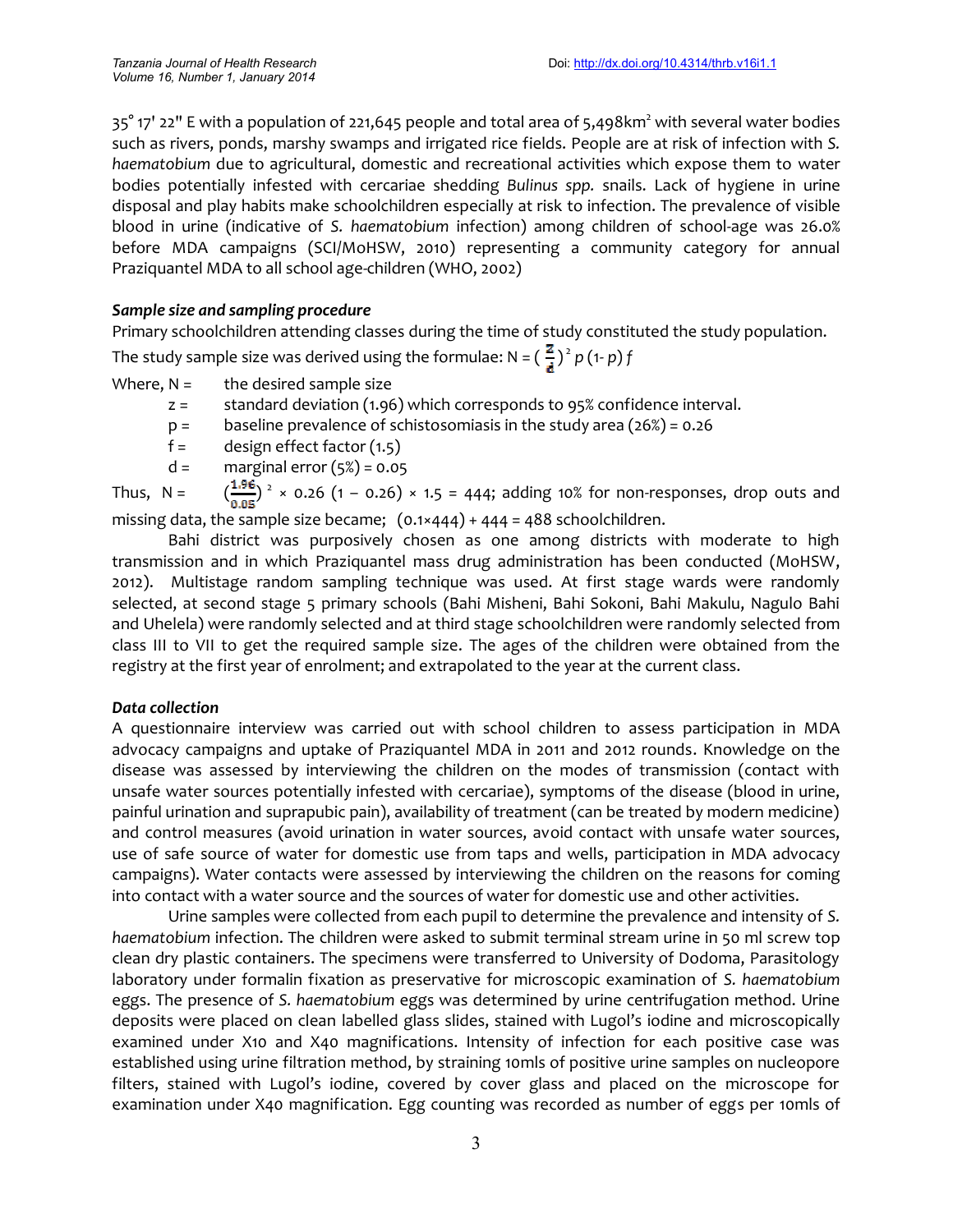urine (WHO, 1991).

To establish continued transmission, fresh water snails from water bodies within the study area were sampled and examined for cercarial shedding. Snails of the *Bulinus* spp. were sampled from water bodies around the studied schools. These were collected in plastic bowls and lined by grass cover from the same water body and transported to the Parasitology laboratory at the University of Dodoma. The snails were morphologically identified as *Bulinus* spp using a field guide described by Kristensen (1987). The cercarial shedding experiment was carried out by placing the snails in small glass containers with 20mls of warm water and were incubated on indirect sunlight at different time intervals and observed for cercarial shedding. From Bahi Centre pond we collected 14 snails, from Nagulo Bahi 16 snails and from Uhelela pond 16 snails. Then 2 snails from each pond were incubated under indirect sun light for cercarial shedding. Those from Bahi Centre pond were incubated from 10:00 AM to 12:00 (2 hours); those from Nagulo Bahi pond were incubated from 10:00 to 2:00 (4 hours) while those from Uhelela pond were incubated from 10:00 AM to 1:00 (3 hours). Water from glass containers was centrifuged, and deposits examined by light microscope under X10 and X40 magnification, for the presence of schistosome cercariae. All brevifurcate apharyngeate distome cercariae were identified as those of *S. haematobium* by morphology as previously described by Fransden & Christensen (1984).

#### *Data analysis*

During and after collection, data were coded, classified and edited, for adjustment of any missing information and correction of outliers. Data were cleaned, entered in the computer and analysed by SPSS version 16.0 software. Descriptive analysis was done to calculate coverage of Praziquantel MDA uptake, microscopic prevalence and intensity of *S. haematobium* infection. The baseline blood in urine prevalence of 26.0% was extrapolated to an average microscopic prevalence of 30.0% (WHO, 2002). Prevalence and intensity of *S. haematobium* infection before and after two rounds of MDA was compared. Knowledge was assessed on a scale of 9 points score with categories: 1-3 considered as low, 4-6 medium and 7-9 as high knowledge. The categories followed correct mentioning of the modes of transmission (contact with cercariae infested waters), symptoms of the disease (blood in urine, painful urination and suprapubic pain), availability of treatment (can be treated by modern medicine) and control measures (avoid urination in water sources, avoid contact with unsafe water sources, use of safe source of water such as taps and wells for domestic use, participation in MDA advocacy campaigns) to constitute 9 points score. The chi-square test was used to compare proportions between groups and to examine associations between variables at a significance level of 0.05.

#### *Ethical considerations*

The study was ethically cleared by the Muhimbili University of Health & Allied Sciences Institutional Review Board. Permission to carry out the study was obtained from the District authorities and the head teachers of the schools. Written informed consent was obtained from parents / guardians through a letter from the class teacher sent to them by each child. Results of urine microscopy were communicated to all children by their class teacher and those found infected were referred to the nearest health facility for treatment.

#### **Results**

### *Proportion of school children who received Praziquantel*

A total of 488 schoolchildren (mean age=  $13 \pm 2.69$  years) were enrolled in the study (Table 1). Of these, 244 (50.0%) were males.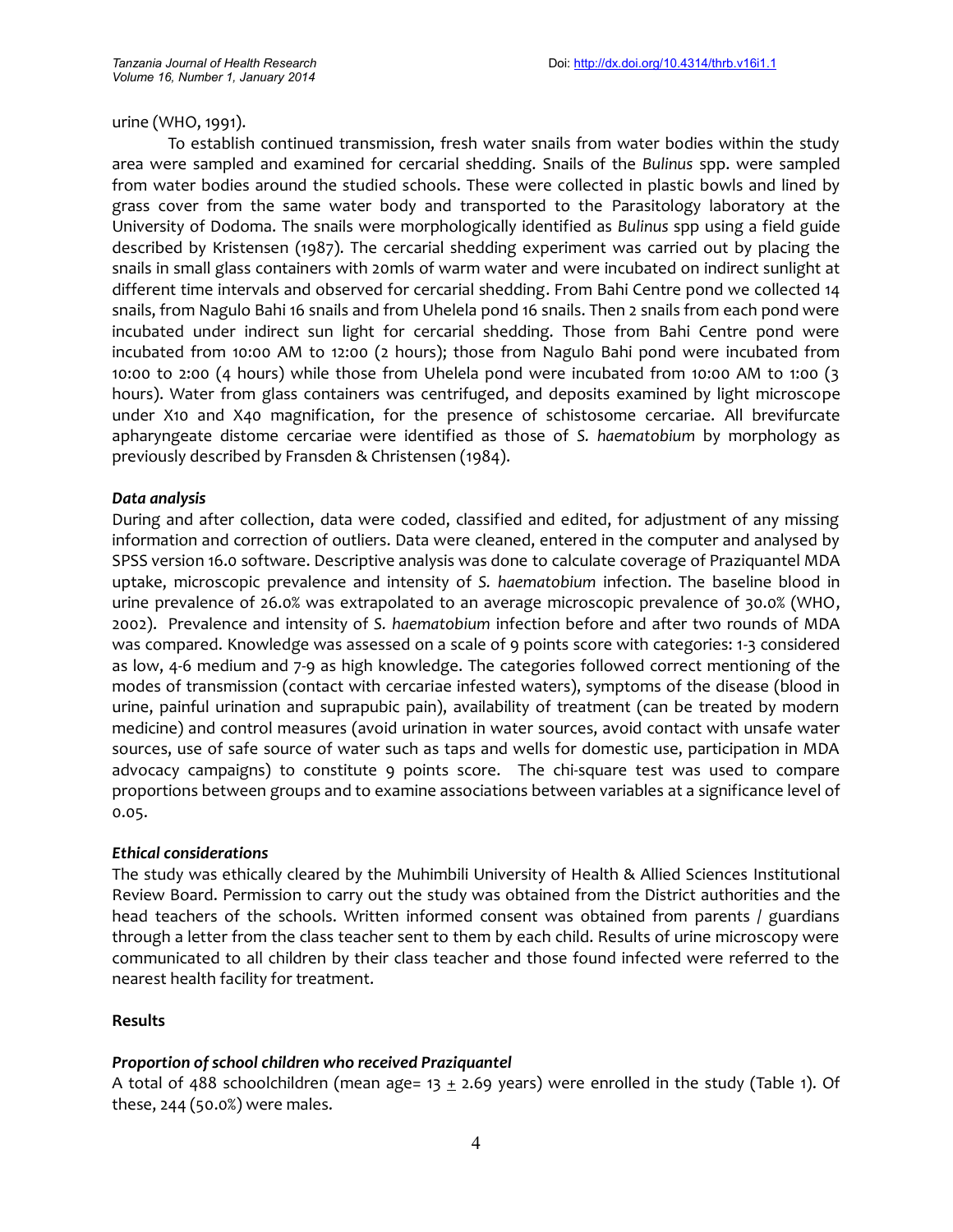| <b>Attributes</b> |              | <b>Number</b> | Percentage (%) |
|-------------------|--------------|---------------|----------------|
| <b>Sex</b>        | Male         | 244           | 50.0           |
|                   | Female       | 244           | 50.0           |
| Age in (years)    | $8 - 11$     | 129           | 26.4           |
|                   | $12 - 15$    | 256           | 52.5           |
|                   | $16 - 19$    | 103           | 21.1           |
| <b>School</b>     | Bahi Misheni | 100           | 20.5           |
|                   | Bahi Sokoni  | 100           | 20.5           |
|                   | Bahi Makulu  | 96            | 19.7           |
|                   | Nagulo Bahi  | 96            | 19.7           |
|                   | Uhelela      | 96            | 19.7           |

All the selected primary schools were involved in MDA campaigns of 2011 and 2012. Out of the 488 enrolled children, 193 (39.5%) versus 213 (43.6%) received Praziquantel in 2011 and 2012 respectively (Table 2). Less than a third (29.9%) received Praziquantel in both rounds.

| Table 2: Praziquantel administration by School (N = 488) |                              |            |               |  |  |  |
|----------------------------------------------------------|------------------------------|------------|---------------|--|--|--|
| <b>Number</b>                                            | Received praziquantel in MDA |            |               |  |  |  |
|                                                          | 2011                         | 2012       | 2011 and 2012 |  |  |  |
| 100                                                      | 15(7.7%)                     | 26(12.2%)  | 15 (10.3%)    |  |  |  |
| 100                                                      | 45 (23.3%)                   | 42 (19.7%) | 23(15.7%)     |  |  |  |
| 96                                                       | 58(30.1%)                    | 64(30.0%)  | 53 (36.3%)    |  |  |  |
| 96                                                       | 43(22.3%)                    | 44 (20.7%) | 29(19.9%)     |  |  |  |
| 96                                                       | 32 (16.6%)                   | 37(17.4%)  | 26 (17.8%)    |  |  |  |
| 488                                                      | 193 (39.5%)                  | 213(43.6%) | 146 (29.9%)   |  |  |  |
|                                                          |                              |            |               |  |  |  |

### **Table 2: Praziquantel administration by School (N = 488)**

#### *Prevalence and intensity of S. haematobium infection*

All of the study participants were screened for *S. haematobium* infection; 73(15.0%) had *S. haematobium* infection. About half (46.6%) of the children found to be infected with *S. haematobium* were from Nagulo Bahi primary school (Table 3). Of those infected, 57 (78.1%) had light infection, 9 (12.3%) moderate infection and  $7$  (9.6%) heavy infection.

| Table 3: Prevalence and Intensity of S. haematobium infection by School ( $N=488$ ) |  |  |
|-------------------------------------------------------------------------------------|--|--|
|-------------------------------------------------------------------------------------|--|--|

| <b>School</b> | <b>Number</b> | S. haematobium eggs present |            | <b>Intensity</b> |          |          |
|---------------|---------------|-----------------------------|------------|------------------|----------|----------|
|               |               | Yes                         | No         | Light            | Moderate | Heavy    |
| Bahi Misheni  | 100           | 8(11.0%)                    | 92(22.2%)  | 6(10.5%)         | O(0.0%)  | 2(28.6%) |
| Bahi Sokoni   | 100           | 7(9.6%)                     | 93(22.4%)  | 4(7.0%)          | 3(33.3%) | O(0.0%)  |
| Bahi Makulu   | 96            | 12(16.4%)                   | 84(20.2%)  | 9(15.8%)         | 2(22.2%) | 1(14.3%) |
| Nagulo Bahi   | 96            | 34(46.6%)                   | 62(14.9%)  | 26(45.6%)        | 4(44.4%) | 4(57.1%) |
| Uhelela       | 96            | 12(16.4%)                   | 84(20.2%)  | 12(21.1%)        | O(0.0%)  | O(0.0%)  |
| Total         | 488           | 73 (15.0%)                  | 415(85.0%) | 57(78.1%)        | 9(12.3%) | 7(9.6%)  |

Prevalence of *S. haematobium* infection was significantly low (3.1%; 8/260) among school-age children involved in MDA advocacy campaigns than among schoolchildren not involved in the MDA advocacy campaign (28.5%; 65/228 (*X <sup>2</sup>* test = 61.761, df = 1: *p*-value = 0.000). Schoolchildren not involved in MDA advocacy campaigns were significantly more likely to have heavy (21.5%) to moderate (3.9%) *S.* haematobium infection than those involved in MDA advocacy (3.1% and 0%, respectively) (X<sup>2</sup> test =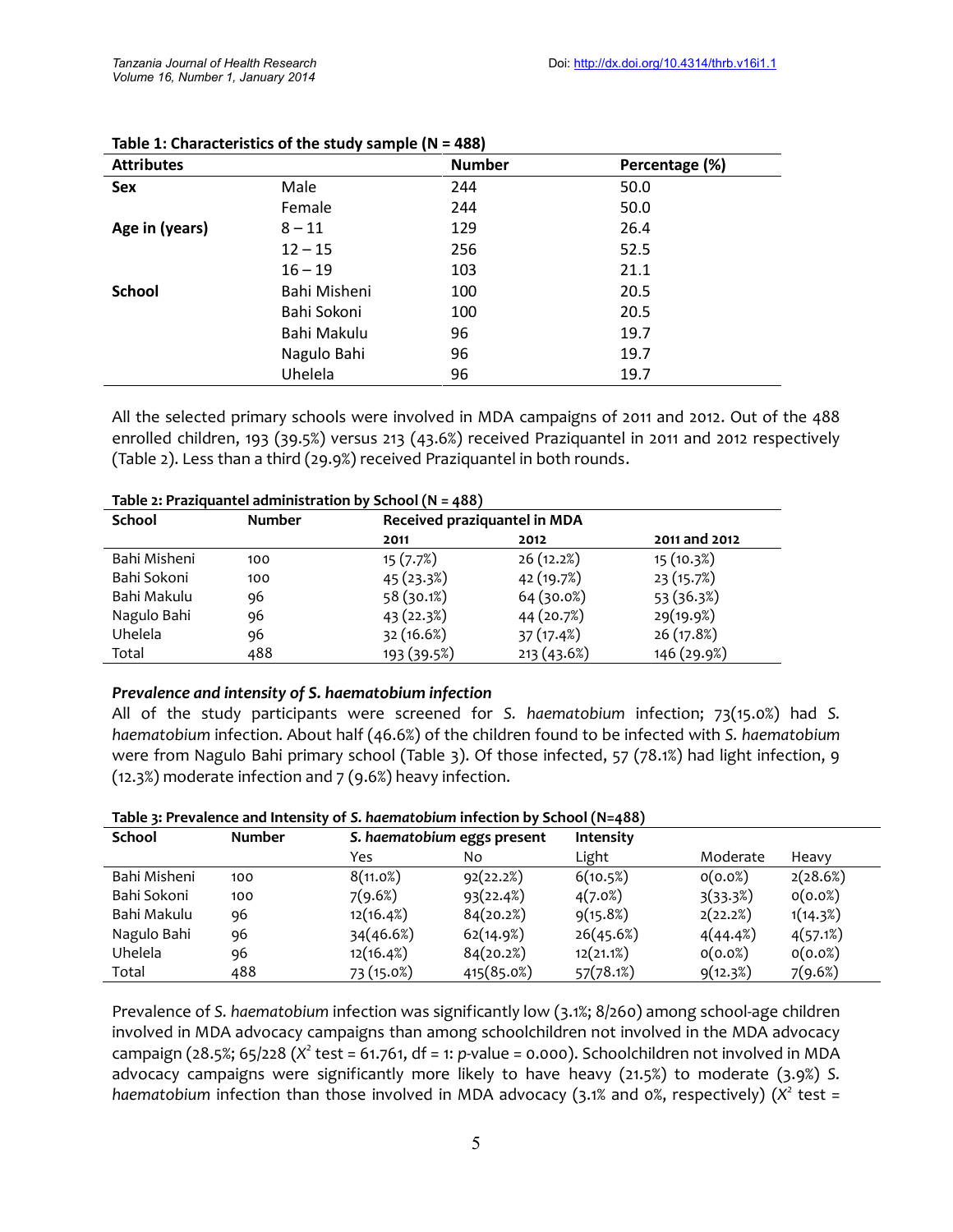64.234, df = 3:  $p = 0.000$ ). None of the children involved in MDA advocacy had moderate or heavy infection intensity.

### *School children and access to safe water supplies*

All of the school children reported to have more than one sources of water for domestic use (Table 4). The most frequently reported source of safe water for domestic use were wells (76.6%) and taps (62.3%).

|  | Table 4: Distribution of study sample by source of water for domestic use $(N = 488)$ |  |
|--|---------------------------------------------------------------------------------------|--|
|--|---------------------------------------------------------------------------------------|--|

| <b>Water source</b> | Response*   |             |  |  |
|---------------------|-------------|-------------|--|--|
|                     | Yes         | No          |  |  |
| Tap                 | 304 (62.3%) | 184(37.7%)  |  |  |
| Well                | 374 (76.6%) | 114(23.4%)  |  |  |
| Pond                | 226 (46.3%) | 262(53.7%)  |  |  |
| Dam                 | 119(24.4%)  | 369 (75.6%) |  |  |
| River               | 284 (58.2%) | 204 (41.8%) |  |  |
| Streams             | 65(13.3%)   | 423 (86.7%) |  |  |

\*= Multiple response analysis

A total of 219 (84.2%) and 206 (90.4%) children involved and not involved in MDA campaign, respectively, were using safe water. The involvement in MDA advocacy campaigns was not associated with use of safe sources of water for domestic use ( $X^2$  test = 4.047, df = 1: p = 0.054). Generally all 488 had contact with water bodies and among them, 279 (57.2%) had contact with rivers, 183 (37.5%) with ponds, 255 (52.3%) with dam and 263 (53.9%) with irrigated rice fields.

# *Knowledge about urinary schistosomiasis disease*

Knowledge about the disease was categorized into 3 levels on a scale of 9 points score with categories: 1-3 considered as low, 4-6 medium and 7-9 as high knowledge as described in the methodology. The large majority (90.6%) of the school children had high knowledge about urinary schistosomiasis (Table 5). Involvement in Praziquantel MDA advocacy campaigns was significantly associated with having high level of knowledge about urinary schistosomiasis (*p* = 0.021).

|  |                                       | Table 5: Relationship between involvement in MDA advocacy campaigns with knowledge on |  |  |  |  |
|--|---------------------------------------|---------------------------------------------------------------------------------------|--|--|--|--|
|  | urinary schistosomiasis ( $N = 488$ ) |                                                                                       |  |  |  |  |

| Involvement        | in | MDA Level of knowledge |          |             |            |  |
|--------------------|----|------------------------|----------|-------------|------------|--|
| advocacy campaigns |    | LOW                    | Medium   | High        | Total      |  |
| Yes                |    | 12(30.8%)              | 5(71.4%) | 243 (55.0%) | 260(53.3%) |  |
| No                 |    | 27(69.2%)              | 2(28.6%) | 199 (45.0%) | 228(46.7%) |  |
| Total              |    | 39(8.0%)               | 7 (1.4%) | 442 (90.6%) | 488 (100%) |  |

*X <sup>2</sup>* test = 9.740, df = 3: *p* = 0.021

# *Cercarial shedding from fresh water Bulinus snails*

A total of 46 fresh water snails were collected from 3 different ponds. Sample snails from Bahi Centre pond shed 4 cercariae; those from Nagulo Bahi pond shed 13 cercariae while those from Uhelela pond shed 8 cercariae indicating continuity of *S. haematobium* transmission. The incubation time was 2, 4 and 3 in Bahi Centre, Nagulo, and Uhelela, respectively.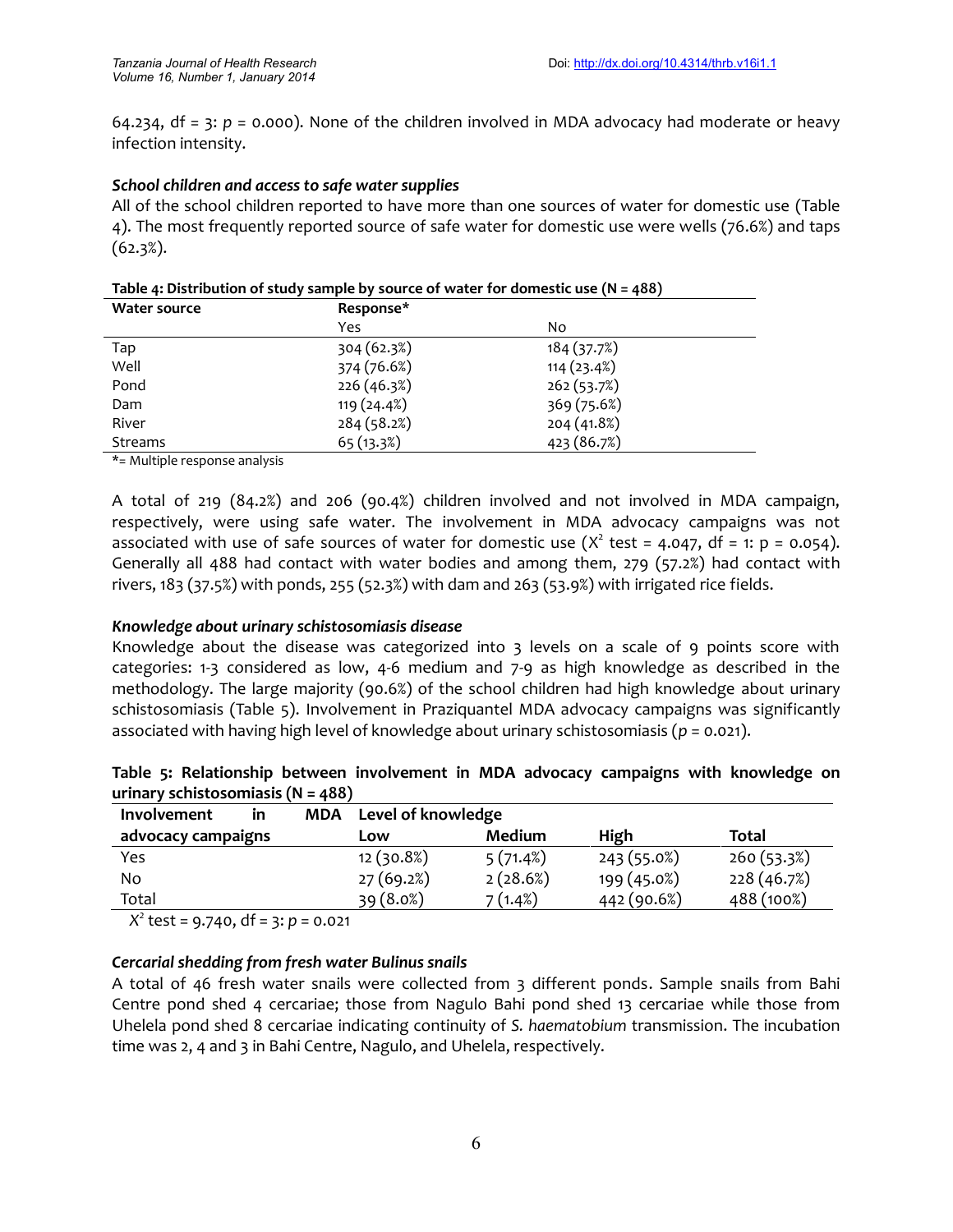#### **Discussion**

The prevalence of Praziquantel MDA uptake by primary schoolchildren of 39.5% (2011) and 43.6% (2012) shows that the coverage is far below the WHO goal for schistosomiasis control that emphasize the coverage of between 75% and 100% of all schoolchildren at risk of morbidity by 2010 (Taylor, 2008). The low coverage observed in this study might be attributed by the perceived misconceptions on the safety of Praziquantel delivery under the School Health Programme as demonstrated in the early years of MDA implementation (D. Tarimo & P. Mmbuji 2005 unpubl.).This might have prompted some parents not to allow their children to participate in subsequent MDA rounds including the 2011 and 2012 rounds. For the control of schistosomiasis, it is unequivocal that the coverage observed in this study fell short of Resolution 54.19 of the World Health Assembly (WHA 54.19) minimum target of treating at least 75% of all school-aged children from the endemic areas by year 2010. There is therefore the need for strengthening sensitization and awareness creation to effectively trickle through community leaders, and eventually parents and the general community so as to increase uptake of Praziquantel MDA in subsequent rounds.

Praziquantel MDA had a positive impact on reducing the prevalence of *S. haematobium*, thus prevalence significantly (*p* = 0.000) dropped by 50.0% (from an average of 30.0% microscopic prevalence before MDA to 15.0%) after the two rounds. These results are in agreement with the findings in Burkina Faso in which a single round of Praziquantel treatment significantly reduced prevalence of the infection (Touré *et al.*,2008). Likewise in Mali a significant reduction of infection from baseline was observed after repeated Praziquantel treatment among school children (Landoure´ *et al.*, 2012). Uptake of Praziquantel MDA also had positive impact on the intensity of *S. haematobium* infection in that moderate and heavy intensity of infections were observed in only those children who did not participate in the two MDA rounds. Since treatment does not prevent or protect against subsequent infections, if water contact is continued, re-infection can take place relatively quickly (Stothard *et al*., 2013). The significant reduction in both prevalence and intensity might be attributed to the effectiveness of Praziquantel against *S. haematobium* where treated school children were completely cured and prevented from shedding viable eggs in the environment*.* Despite significant reduction, the observed *S. haematobium* infection prevalence of 15.0% is still within the community category for annual Praziquantel MDA to all school age-children (WHO, 2002) hence the need for further health promotion campaigns so as to increase uptake of Praziquantel MDA in subsequent rounds.

The fact that all children reported to get water for domestic use from more than one source of water indicates that there is a potential for contact with some of the water sources that may not be safe such as ponds, rivers and dams; and irrigated rice fields that may be infested with cercarial shedding *Bulinus spp.* snails hence the reported continuity of *S. haematobium* transmission. The MDA advocacy campaigns did not significantly change behaviours towards contact with water sources that may not be safe indicating that change of behaviour is a long and involved process, particularly when such behaviour has a socio-cultural or occupational nature and there are logical reasons for it (WHO, 2008). Although safe sources of water for domestic use such as wells and taps were available in the study area even before the introduction of Praziquantel MDA campaigns indicates that many factors are behind the persistent contact with potentially unsafe water sources, even when a safe water source is available (Watts et al.,1998). Thus contact with ponds, rivers and dams may be continued for play purposes while contact with irrigated rice fields is continued for occupational reasons. Kosinski *et al.*, (2012) demonstrated that installation and use of water recreation areas as alternative source of safe water for recreation was feasible and highly effective means to reduce the incidence of schistosomiasis in school-aged children.

Knowledge about urinary schistosomiasis is an important component of Praziquantel MDA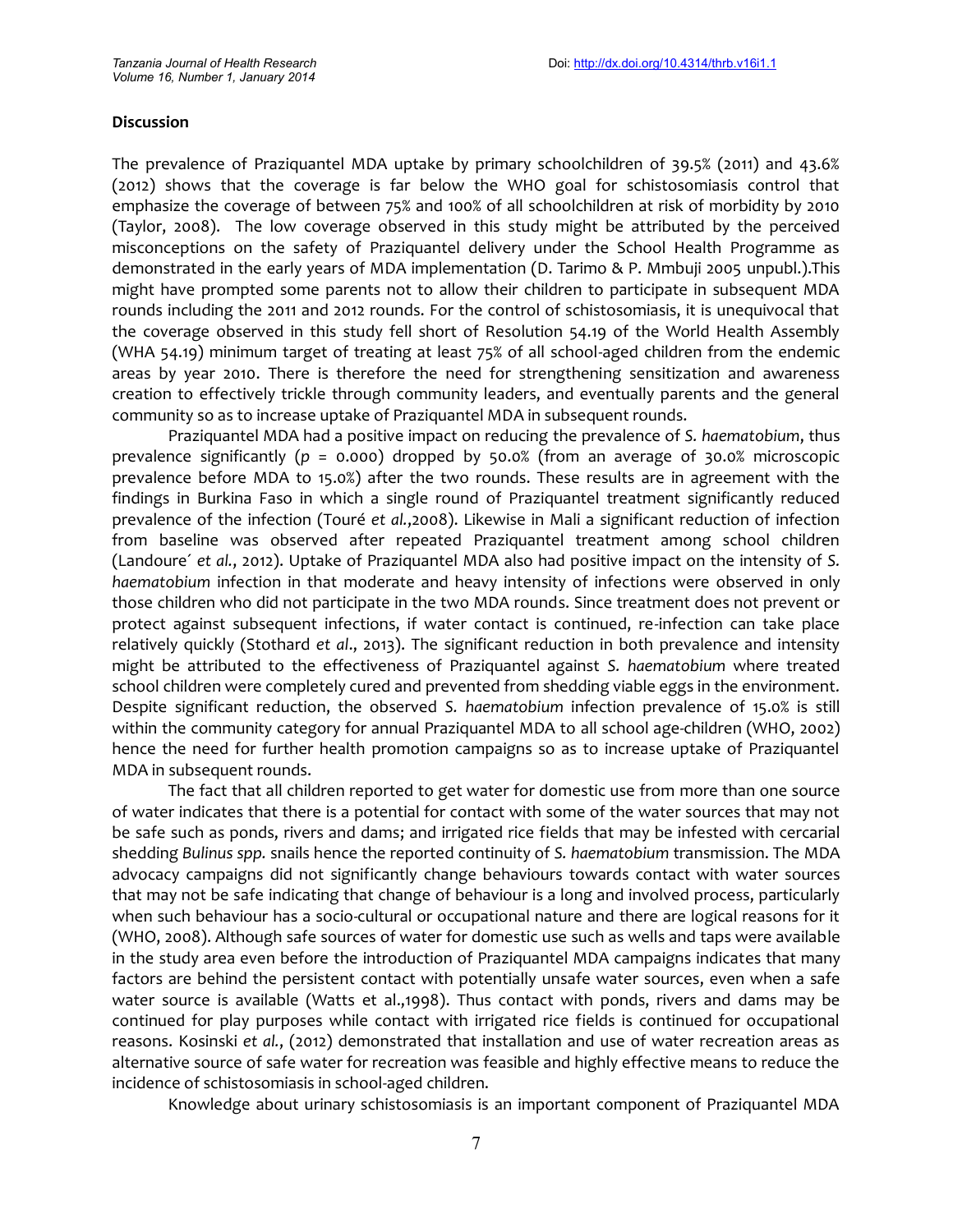campaigns that need to be evaluated so as to assess its impact on the change of behaviours related to schistosomiasis transmission and control. Effective MDA advocacy campaigns are likely to improve knowledge about urinary schistosomiasis as shown in this study whereby the majority of the school children had high level of knowledge about the disease. Our findings are similar to what was reported in Kinondoni in Tanzania, however, in the later study knowledge about treatment was very low conceivably because the study was carried before the Praziquantel MDA campaigns (Ndyomugyenyi & Minjas, 2001).

We also detected positive impact of MDA campaigns on children's level of knowledge on mode of *S. haematobium* transmission and therefore re-infection. Health promotion messages about prevention (for avoidable contact with potentially unsafe water sources) and treatment with Praziquantel (for unavoidable contacts with potentially unsafe water sources for occupation or recreational reasons) might explain these observations (Moji *et al*., 1998). This shows that the Praziquantel MDA advocacy campaigns imparted knowledge on *S. haematobium* transmission and reinfection that changed their behaviour consequently leading to a reduction in infection prevalence. Effective health promotion on schistosomiasis transmission has been shown to induce effective behavioural change consequently leading to a reduction in re-infection and therefore prevalence of urinary schistosomiasis (Moji *et al*., 1998).

A total of 46 *Bulinus* spp. snails, the principal intermediate hosts were sampled from three different water bodies associated with human water contacts indicating the potential for *S. haematobium* transmission. The fact that the 6 snails subjected to cercarial shedding experiment were found shedding schistosome cercariae indicates that these snails were sampled from water bodies contaminated with schistosome eggs. This shows that contamination of water bodies with schistosome eggs is still ongoing. Thus despite the high knowledge on urinary schistosomiasis displayed by the school children, they were still contaminating the surrounding water bodies with schistosome eggs hence the continuity of infection and re-infection in the study area. Schistosomiasis is essentially tied to local water-use behaviours (King, 2001). Previous studies have indicated that school children engage in more high-risk behaviours when in contact with water (Klumpp & Webbe, 1987), in so doing either acquire the infection or contaminate the water bodies with eggs thus causing the continuity of infection and re-infection. The continuity of infection transmission and re-infection among schoolchildren in the study area may conceivably be explained by the low uptake of MDA as clearly shown that for both the two years 2011 and 2012 uptake was by far below 50.0%. Thus infected schoolchildren who did not participate in the MDA rounds would continue excreting *S. haematobium* eggs in the environment consequently creating new infections or re-infections. The findings therefore call for consideration of snails control to be integrated with MDA campaigns so as to achieve transmission interruption.

Though MDA significantly reduced prevalence of *S. haematobium*, uptake was below 50.0% and below the World Health Assembly resolution 54.19 target of 75.0% for 2010. Non-participation in MDA was the likely source of *S. haematobium* eggs in the environment hence the observed schoolchildren with *S. haematobium* infection and cercarial shedding *Bulinus spp.* snails indicating continuity of transmission. Further health promotion campaigns are necessary so as to increase uptake of MDA rounds and to achieve transmission interruption.

### **Acknowledgements**

We are thankful to the Bahi district authorities for their co-operation and granting us permission to carry out this work. Thanks are due to the teachers of the respectful schools for their permission and assistance to carry out this work in their schools. Special thanks to parents for their informed consent for their children to participate in the study. Special thanks to the schoolchildren for their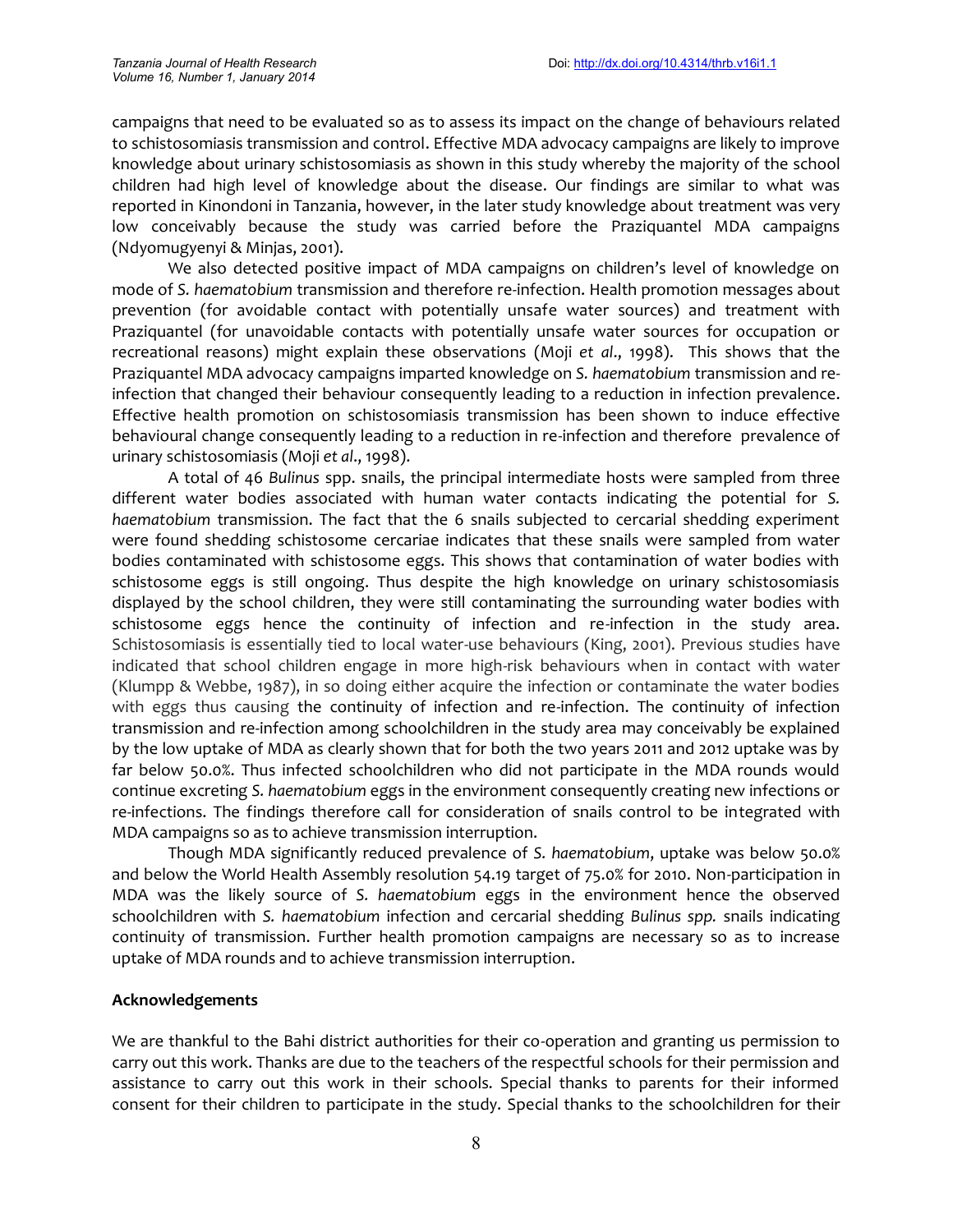acceptance and participation in the study. This study received financial support from the Directorate of Postgraduate Studies, Muhimbili University of Health and Allied Sciences.

#### **References**

- Fransden, F. & Christensen, N.Ø. (1984) An introductory guide to the identification of cercariae from African freshwater snails with special reference to cercariae of trematode species of medical and veterinary importance. *Acta Tropica* 41, 181–202.
- King, C.H. (2001) Epidemiology of schistosomiasis: determinants of transmission of infection. A.A.F, Mahmoud ed. *Schistosomiasis*. London: Imperial College Press, 115–132.
- Klumpp, R.K. & Webbe, G. (1987) Focal, seasonal and behavioural patterns of infection and transmission of *Schistosoma haematobium* in a farming village at the Volta Lake, Ghana. *Journal of Tropical Medicine & Hygiene* 90*,* 265–281.
- Kosinski, K.C., Adjei, M.N., Bosompem, K.M., Crocker, J.J., Durant, J.L., Osabutey, D., Plummer, J.D., Stadecker, M.J., Wagner, A.D., Woodin, M. & Gute, D.M. (2012) Effective Control of *Schistosoma haematobium* Infection in a Ghanaian Community following Installation of a Water Recreation Area. *PLoS Neglected Tropical Diseases* 6(7): e1709.
- Kristensen, T.K. (1987) Danish Bilharzia Laboratory, *A field Guide to African freshwater snails, East African species*, 2nd edition.
- Landouré, A., Dembélé, R., Goita, S., Kané, M., Tuinsma, M., Sacko, M., Toubali, E., French, M.D., Keita, A.D., Fenwick, A., Traoré, M.S. & Zhang, Y. (2012) Significantly Reduced Intensity of Infection but Persistent Prevalence of Schistosomiasis in a Highly Endemic Region in Mali after Repeated Treatment. *PLoS Neglected Tropical Diseases* 6:e1774.
- MoHSW (2012) Tanzania Mainland Strategic Master Plan for the Neglected Tropical Diseases Control Program 2012-2017. *Ministry of Health & Social Welfare, Dar es Salaam, Tanzania.*
- Moji, K. (1998) Health Education Approaches to Control Urinary Schistosomiasis in Developing Countries. *Acta Medica Nagasakiensia* 43, 1–11.
- Ndyomugyenyi, R. & Minjas, J.N. (2001) Urinary schistosomiasis in schoolchildren in Dar-es-Salaam, Tanzania, and the factors influencing its transmission. *Annals of Tropical Medicine & Parasitology* 95,697-706.
- SCI/MoHSW (2010) *Schistosomiasis Baseline Survey Report*. SCI/MoHSW/WHO, Dar es Salaam, Tanzania.
- Stothard, J.R., Sousa-Figueiredo, J.C. & Navaratnam, A.M.D. (2013) Advocacy, policies and practicalities of preventive chemotherapy campaigns for African children with schistosomiasis. *Expert Review of Anti- Infective Therapy* 11: 733–752
- Taylor, M. (2008) Global trends in schistosomiasis control. *Bulletin of the World Health Organization* 86, 738.
- Touré, S., Zhang, Y., Bosqué-Oliva, E., Ky, C., Ouedraogo, A., Koukounari, A., Gabrielli, A.F., Sellin, B., Webster, J.P. & Fenwick, A (2008) Two-year impact of single praziquantel treatment on infection in the national control programme on schistosomiasis in Burkina Faso. *Bulletin of the World Health Organization* 86, 780–787.
- Watts, S., Khallaayoune, K., Bensefia, R., Laamrani, H. & Gryseels, B. (1998) The study of human behavior and schistosomiasis transmission in an irrigated area in Morocco. *Social Science & Medicine* 46, 755-765.
- WHO (1991) *Basic Laboratory Methods in Medical Parasitology*. World Health Organization, Geneva.
- WHO (2002) *Prevention and Control of Schistosomiasis and Soil–Transmitted Helminthiasis*. Report of a WHO Expert Committee, WHO Technical Report Series 912.
- WHO (2008) *The Social Context of Schistosomiasis and its Control: An Introduction and Annotated*